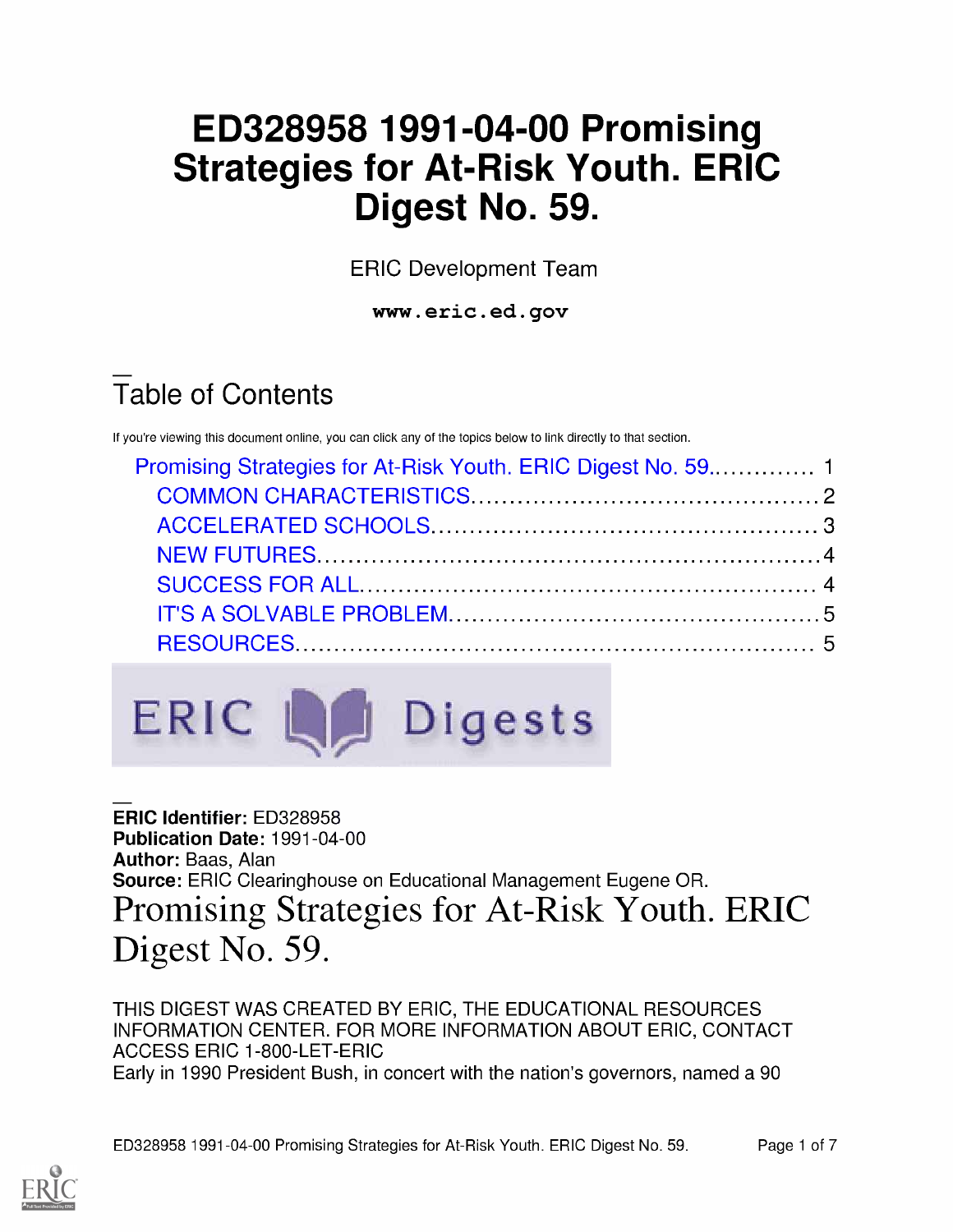percent high school graduation rate by the year 2000 as one of six national education goals. When he did so, he gave official recognition to a groundswell of school/community efforts over the last decade that have sought to deter "at-risk" youth from dropping out of school.

Those at risk tend also to be among the "disadvantaged"; disproportionate numbers of them come from families at or below the poverty level and are members of minority groups. Thus a solution to the dropout problem is inseparably tied to waging a war against poverty. The stakes are clearly high and the solutions involved may stimulate far-reaching, systemic educational change.

#### COMMON CHARACTERISTICS

One clear indication of the magnitude of concern over the dropout problem is the plethora of literature generated in response to it. For educators wanting a reliable guide, both the American Association of School Administrators (Brodinsky and Keough 1989) and the National School Boards Association (McCormick 1989) have published overviews of the problem. Countless other authors have scrutinized successful programs to distill the elements that might be applicable to other schools and cities. Following are some of their findings:

\* Begin prevention early--in kindergarten or first grade. Dollars spent on early intervention can yield up to a six-fold savings in potential future costs of dealing with children who drop out.

\* Aggressive leadership "by school boards, superintendents, principals, and teachers" is needed to make things happen.

\* Parents are crucial. Incorporate them any way you can.

\* Specific solutions must be school-based, rather than delivered from above, and should be woven into a comprehensive K-12 program (Hamby 1989).

\* Remedial programs are out. Rather, stress high ethical and intellectual standards matched to realistic, attainable goals. Offer an "alternative strategy for learning, not an alternative to learning" (Conrath 1989).

\* Teachers and principals need the training, encouragement, and "empowerment" to become active decision-makers. All participants should understand precisely how they fit within a clear, predictable structure in which strategies can be adapted to meet each student's specific needs (Levin 1987).

\* Teaching should focus on continuous progress in language skills and emphasize problem-solving and teamwork. Teachers need to be tough, compassionate, and professional. They also need to possess a strong sense of how to relate to the particular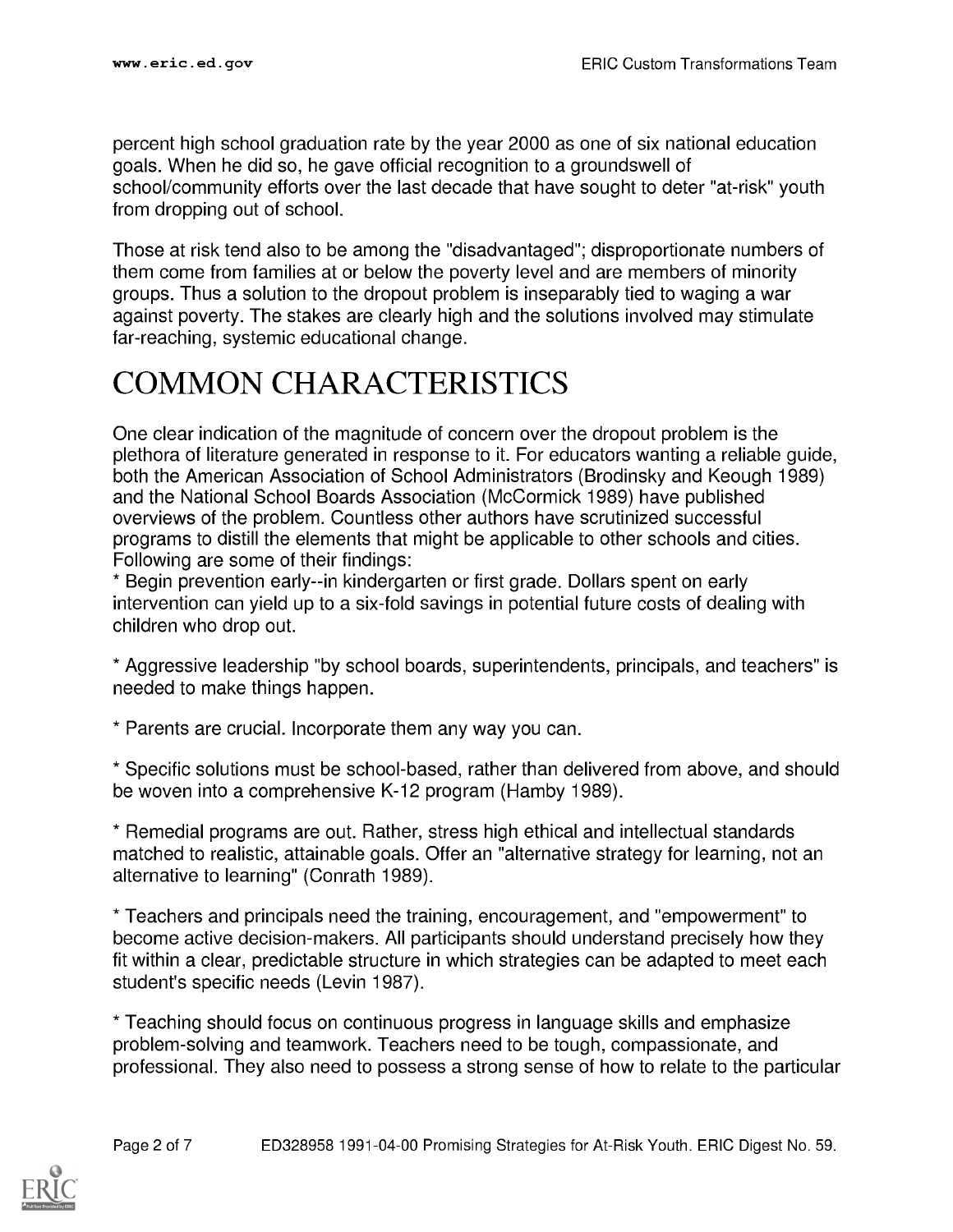cultures represented in their students (McCormick 1989).

\* Classes--and, when possible, schools--need be smaller to facilitate interaction and one-on-one contact with students.

\* Districts and state departments of education should serve as resources and encourage decision-making to be made where it counts--at the local level. Principals should be freed from bureaucratic tasks to work more closely with teachers and students (Levin 1987).

\* Students should never be allowed to disappear into anonymity. The school environment should be a place in which students are esteemed for their unique abilities and strengths (Hamby 1989).

\* Educators should integrate their own services and goals with those of the basic social and health services in the community (Wehlage and others 1989).

\* School leaders need to mobilize the entire community. Businesses, senior citizens, clubs, and service groups may all provide extra funding, resources, and volunteers to work with students (Slavin and others 1989).

To show how these principles have been put into practice, the following sections describe three representative successful programs.

## ACCELERATED SCHOOLS

The Accelerated Schools Program (ASP) developed at Stanford University by Henry Levin and his associates (1991, 1990, 1987) has been replicated in more than fifty schools, most notably in a network of Illinois schools (Illinois Network of Accelerated Schools 1988). ASP accelerates learning so that students are able "to close the achievement gap and perform at grade level by the time they leave sixth grade" (Levin and Hopfenberg 1991).

Bringing children into the educational mainstream, Levin adds, means "more than bringing them up to grade level in basic skills measured by standardized tests. We are referring also to...capabilities in problem-solving and communication as well as their educational aspirations and self-concept as learners." A key ASP concept is the "unity of purpose" that enhances "the capacity of school staff and parents at local school sites to take responsibility for the educational outcomes of at-risk students by providing the resources, expectations, and empowerment to make educational decisions on behalf of such students" (Levin 1987).

Operational decisions rely heavily on small group task forces and a schoolwide steering committee with extensive parental training and involvement. Parents must affirm their children's educational goals; watch their health, sleep, and study patterns; talk with

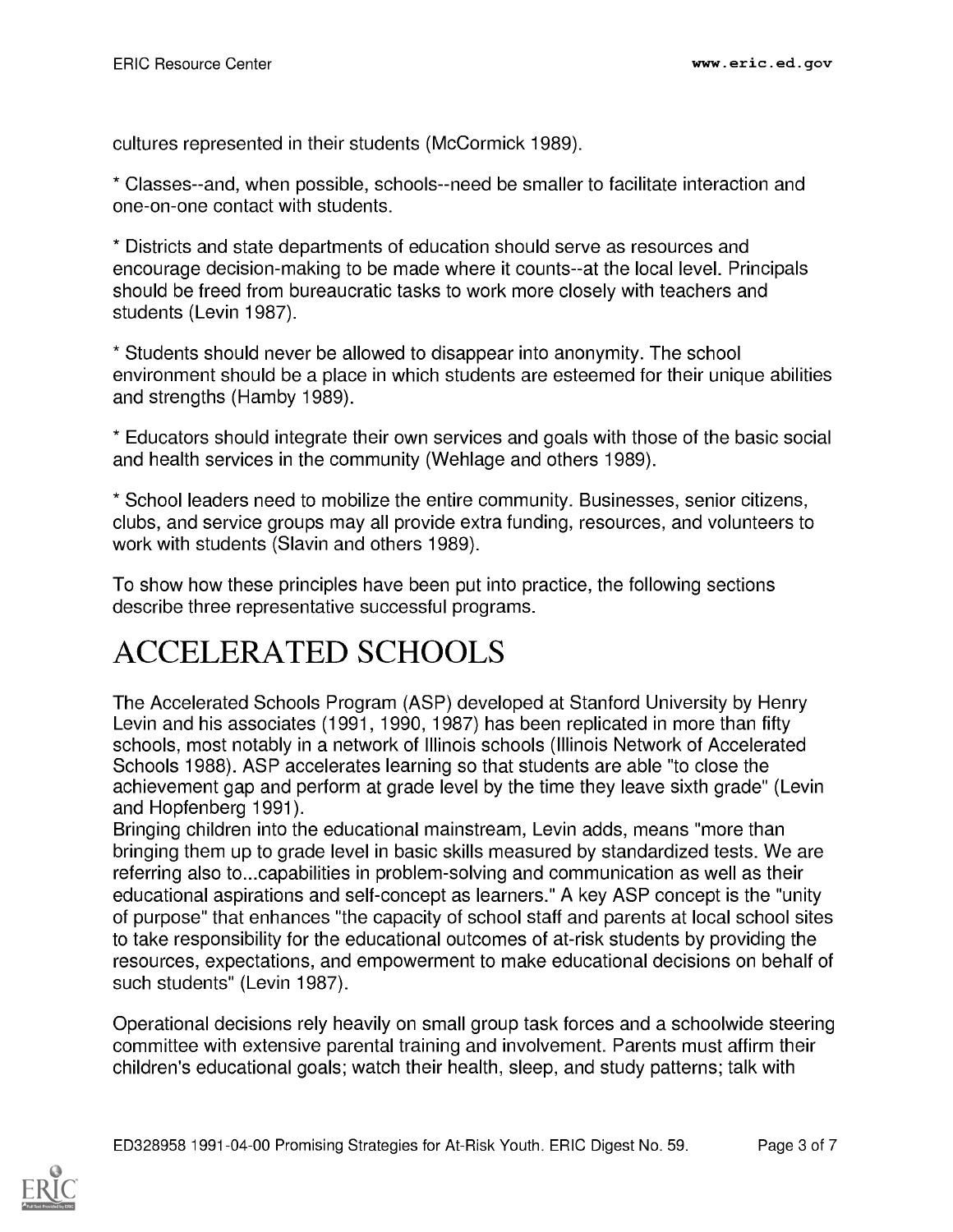them regularly about their schoolwork; and be truly interested. When necessary, services for parents should include adult basic education. Instructionally, ASP is "constructed on the strengths and culture of the children with a heavy reliance on interesting applications, problem solving, active and 'hands-on' learning approaches, and an emphasis on thematic learning that integrates a variety of subjects into a common set of themes" (Levin and Hopfenberg).

#### NEW FUTURES

The Annie E. Casey Foundation's New Futures Initiative addresses "the failure of community institutions to do what they can do to equip youngsters with the expectations, opportunities, supports, and incentives they need to become aspiring, responsible and successful adults" (Annie E. Casey Foundation 1989). The foundation currently provides between 1 and 2.5 million dollars annually to five cities plus smaller grants to two additional cities to fund New Futures Programs, designed to restructure community institutions so that they can better meet the needs of at-risk youth. Each program begins by establishing a community partnership (Wehlage and others 1989) with the general goals of increased school achievement, reduced dropout and pregnancy rates, and in-creased young adult employment. "A social experiment in progress," New Futures requires this "community collaborative" to plan, coordinate, and implement specific youth-serving programs and "promote fundamental institutional changes." Success depends on the governing board's ability to identify the youth problems, evaluate current efforts, create legitimate plans, raise new money and reallocate existing resources within agencies, and settle "turf" issues over services delivery.

Ultimately, Wehlage explains, it is "intended to trigger and sustain a political process which is powerful enough not only to modify the services that institutions provide, but actually redefine institutional objectives as well as how those institutions are held accountable and how they interrelate." Basic characteristics include early intervention, positive incentives for both institutions and students, integrated services, increased school building autonomy, individualized instruction, teacher training and retraining, an enhanced management information system, and some form of case management to ensure that each at-risk youth receives regular, significant contact with a skilled adult.

## SUCCESS FOR ALL

The Success for All (Madden and others 1989) approach at an innercity Baltimore elementary school, where 80 percent of the student population is "disadvantaged," reflects the research findings of Robert Slavin and his associates. Built on a commitment to "prevention and immediate, intensive intervention," the program strives to provide students with extra help "early, when their problems are small, to allow them to catch up with their classmates."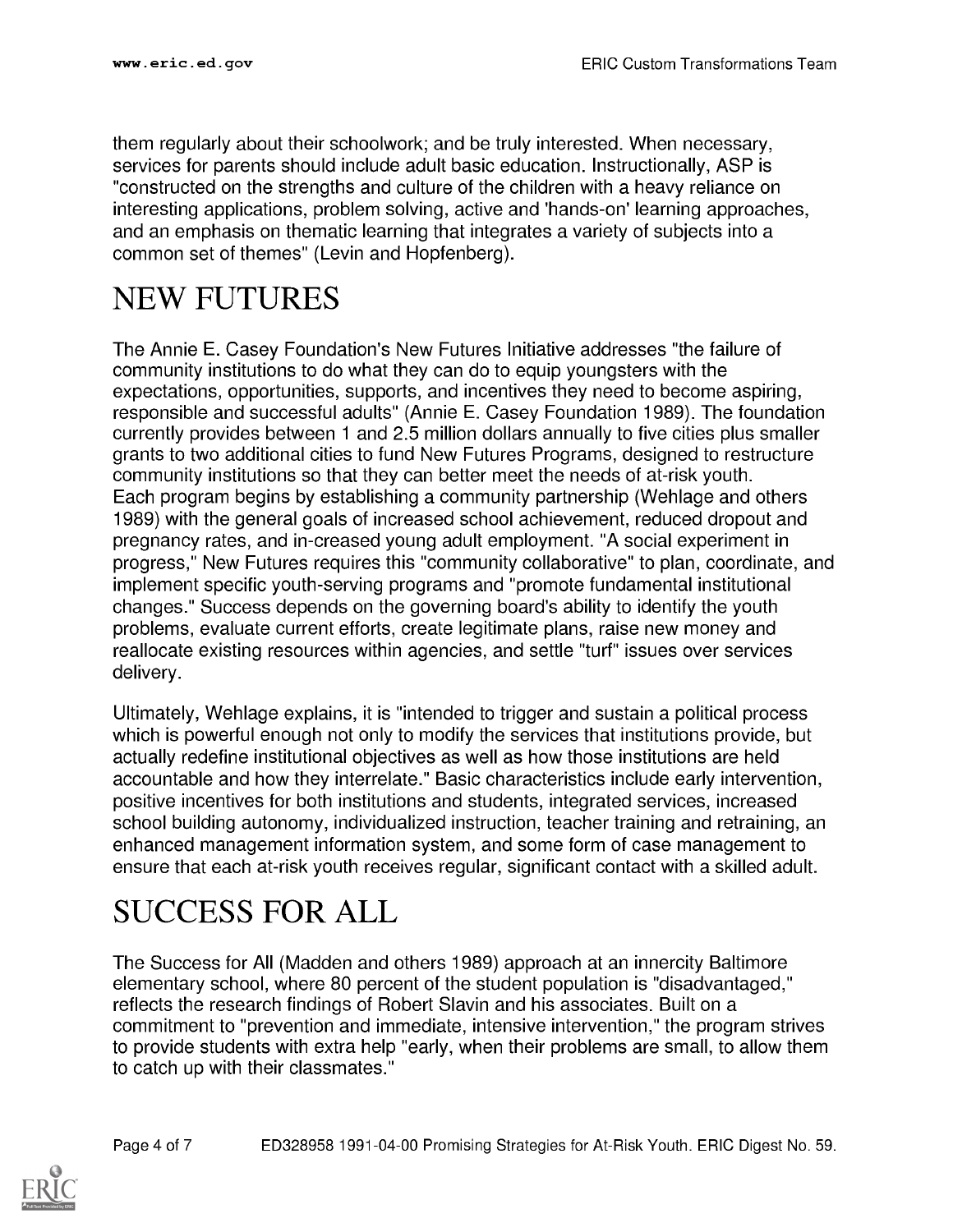The program is funded in part by the Office of Educational Research and Improvement, U.S. Department of Education.

In the Baltimore school Madden describes, six tutors are provided for grades K-3. Each tutor works one-on-one with about eleven students per day. In addition, the school's half-day preschool and full-day kindergarten focus on developing students' language skills. Continuity between the classroom and the students' outside lives is attended to by a Family Support Team consisting of two social workers and one person in the role of parent liaison. This team handles home visits, involves parents in school activities, and makes referrals to outside agencies. A program facilitator works with the principal, district resource people, and community volunteers. Detailed teacher manuals coupled with inservice training workshops reinforce the steady, consistent "commitment to success for all."

### IT'S A SOLVABLE PROBLEM

The literature is unanimous in identifying the key to dropout prevention: think positively and act accordingly--with vigor. Identify your particular population's characteristics. Look seriously at your district's management information system and utilize its resources to gather as many examples of solutions for your particular problems as you are willing to digest. Pick those solutions that you can personally commit yourself to. Get the commitment rippling outward. Make the challenge and your goals public and never stop reminding the entire community of its stake in what you are doing. Solutions will cost more money than is typically available to public schools. Help your community to understand this and identify ways in which it can help. There are as many ways to face this challenge as there are creative, committed individuals who care about our nation's children.

## RESOURCES

The Annie E. Casey Foundation. An Implementation Guide for the New Futures Initiative. Greenwich, CT: 1989. 127 pages.

Brodinsky, Ben, and Katherine E. Keough. Students at Risk: Problems and Solutions. Arlington, VA: American Association of School Administrators, 1989. 116 pages. ED 306 642.

Conrath, Jerry. "Dropout Prevention: Find Out If Your Program Passes or Fails." The Executive Educator 10,8 (August 1988): 15-16. EJ 374 905.

Hamby, John V. "How to Get an 'A' on Your Dropout Prevention Report Card." Educational Leadership 46,5 (February 1989): 21-28. EJ 383 925.

Illinois Network of Accelerated Schools. Planning for an Accelerated School. A Two-Day Workshop (Stanford, California, November 17-18, 1988). Springfield: Illinois State Board

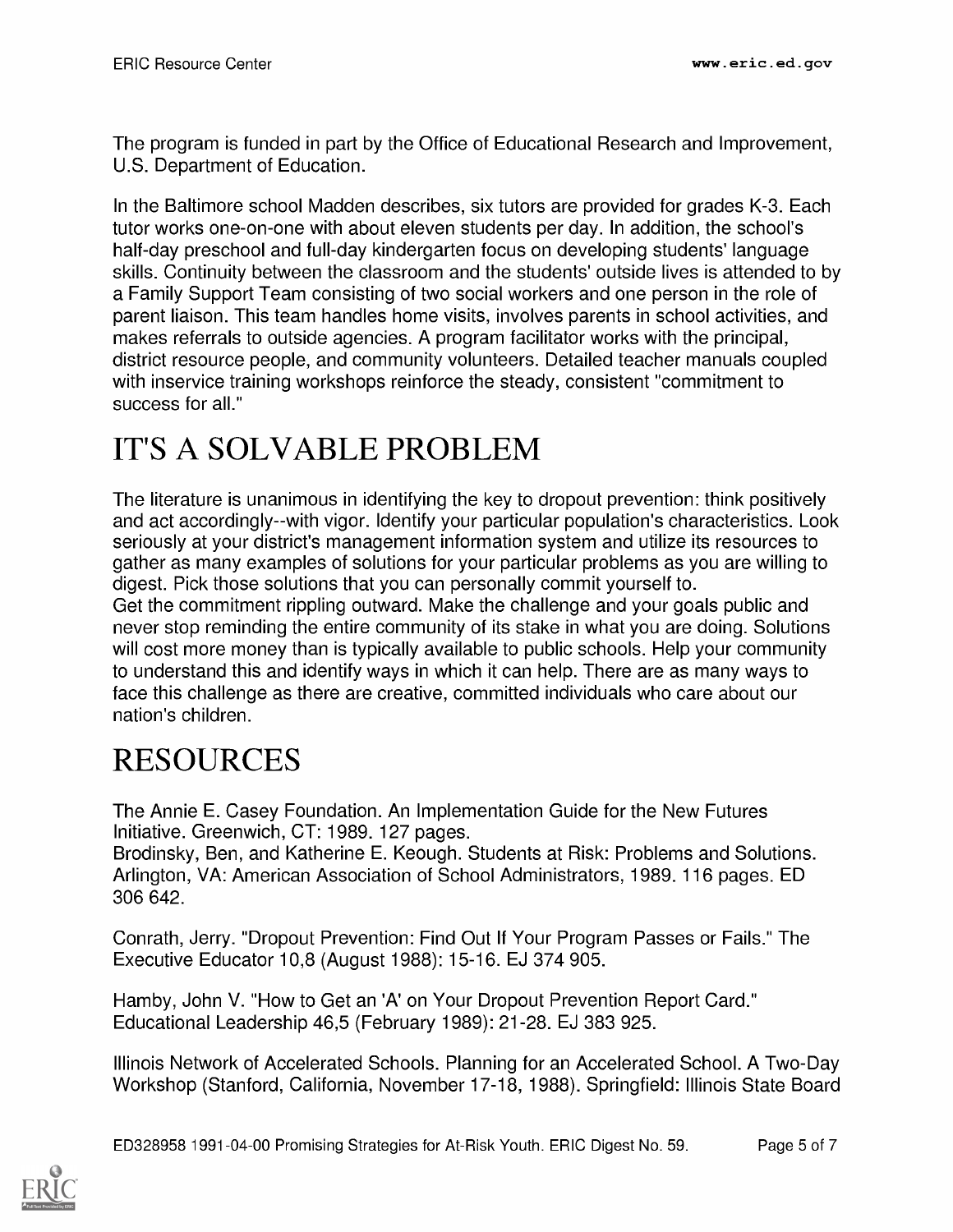of Education. 40 pages. ED 316 595.

Levin, Henry M., and Wendy S. Hopfenberg. "Don't Remediate: Accelerate!" Principal 70,3 (January 1991): 11-13.

Levin, Henry M., Accelerated Schools: A New Strategy for At-Risk Students. Bloomington, IN: Consortium on Educational Policy Studies. Policy Bulletin 6 (May 1989): 1-6. ED 309 534.

Levin, H.M. "Building School Capacity for Effective Teacher Empowerment: Applications to Elementary Schools with At-Risk Students." Paper prepared for the Project on Teacher Empowerment in the Center for Policy Research in Education funded by the U.S. Department of Education. February 1990. 50 pages.

Levin, Henry M. New Schools for the Disadvantaged. Aurora CO: Mid-Continent Regional Educational Laboratory, 1987. 20 pages. ED 310 176.

Madden, Nancy A.; and Robert E. Slavin; Nancy L. Karweit; and Barbara J. Livermon. "Restructuring the Urban Elementary School." Educational Leadership 46,5 (February 1989): 14-18. EJ 383 924.

Mann, Dale. "Effective Schools as a Dropout Prevention Strategy." NASSP Bulletin 73,518 (September 1989): 77-83. EJ 396 507.

McCormick, Kathleen. An Equal Chance: Educating At-Risk Children To Succeed. Alexandria VA: National School Boards Association, January 1989. 44 pages. ED 307 359.

Slavin, Robert E; Nancy L. Karweit; and Nancy A. Madden. Effective Programs for Students At Risk. Boston, MA: Allyn and Bacon, 1989. 376 pages.

Wehlage, Gary; Pauline Lipman; and Gregory Smith. Empowering Communities for School Reform: The Annie E. Casey Foundation's New Futures Initiative. Madison: Wisconsin Center for Education Research, 1989. 33 pages.

This publication was prepared with funding from the Office of Educational Research and Improvement, U.S. Department of Education, under contract No. OERI RI88062004. The ideas and opinions expressed in this Digest do not necessarily reflect the positions or policies of OERI, ED, or the Clearinghouse. This Digest is in the public domain and may be freely reproduced.

Title: Promising Strategies for At-Risk Youth. ERIC Digest No. 59. Document Type: Information Analyses---ERIC Information Analysis Products (IAPs) (071); Information Analyses---ERIC Digests (Selected) in Full Text (073);